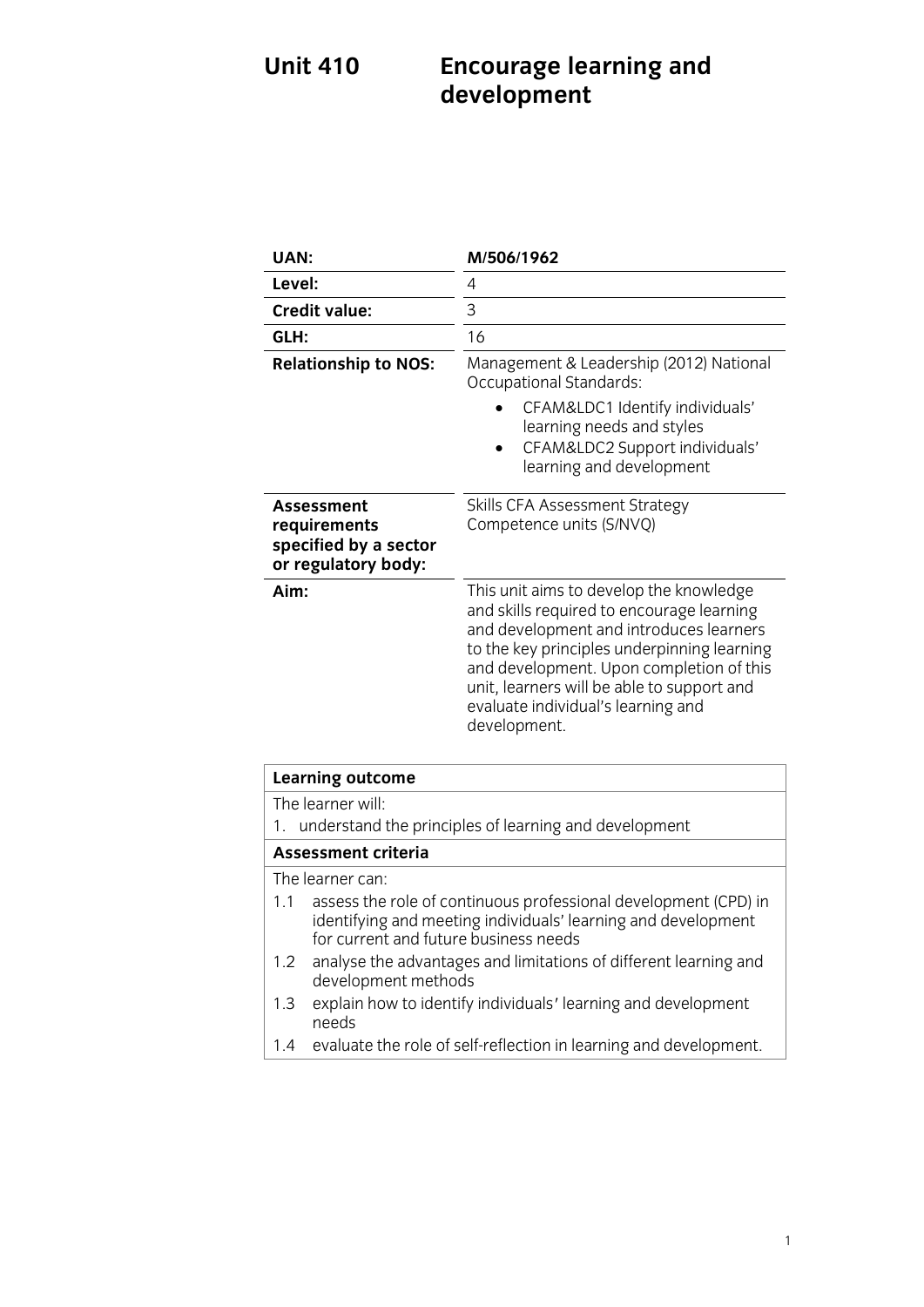### **Assessment Guidance**

### **Evidence may be provided by:**

- 
- **EVIDENCE**<br> **EVIDENCE**<br> **EVIDENCE**<br> **EVIDENCE**<br> **EVIDENCE**<br> **EVIDENCE**  professional discussion
	- questioning

## **Learning outcome**

The learner will:

2. be able to support individuals' learning and development

The learner can:

- 2.1 promote the benefits of learning to people in own area of responsibility
- support individuals in identifying their current and likely future 2.2 support individuals in identifying their current and likely future sources
- agree with individuals the learning activities to be undertaken.  $2.3$ ensuring they are within agreed budgets and consistent with business needs
- $2.4$ summarise agreed learning objectives, learning activities, review mechanisms and success criteria in a personal development plan
- create an environment that encourages and promotes learning 2.5 create an environment<br>and development
- $2.6$ provide opportunities for individuals to apply their developing competence in the workplace. <u>competence in the workplace. The work place is the work</u>

## **Assessment Guidance**

## **Evidence may be provided by:**<br> **e** report\*

- report\*<br>• profess
- professional discussion<br>• questioning
- questioning
- product
- witness testimony

## **Learning outcome**<br>The learner will:

3. be able to evaluate individuals' learning and development

## Assessment criteria

The learner can:

- 3.1 analyse information from a range of sources on individuals'<br>nerformance and development
- performance and development<br>evaluate the effectiveness of different learning and development 3.2 evaluate the effective states
- agree revisions to personal development plans in the light of 3.3 agree revised<br>Seedback feedback.com